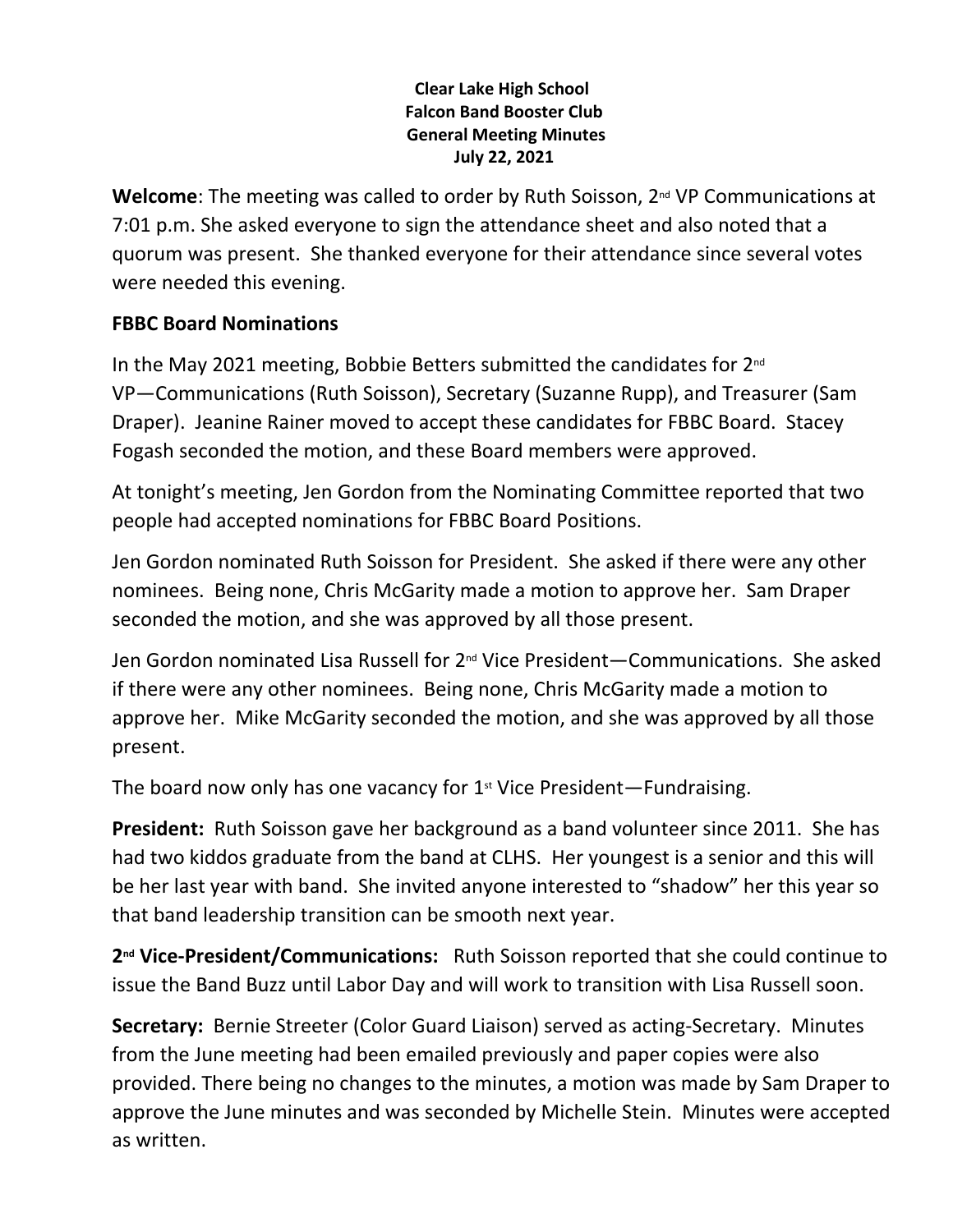**Treasurer:** Sam Draper reviewed the FBBC End of 2020-21 Fiscal Year Financial Report. She discussed the transactions that occurred for the period June 2, 2021—June 30, 2021. The ending checkbook balance is \$64,067.28

There being no questions, Jen Gordon made a motion to accept the financial statement and was seconded by Michael McGarity. A copy of the financial report is on file.

Sam Draper next discussed that the booster club is allowed two tax-free days each school year. She made a motion to have two dates selected for this purpose: August 3, 2021 on Pick Up Your Equipment Night and Bites at the Lake (date in the Spring semester TBD). All those in attendance unanimously voted for these dates.

**Financial Audit Committee:** The audit committee (Brad Files, Anthea Guest, and Dawn Duncan) completed their audit. Dawn Duncan reported three key findings: the need to issue receipts for donations, the need to pay the CCISD \$50 insurance fee, and the need to define what is included in the "Directors Fund." Sam Draper, Treasurer, will address these issues in the upcoming year. Ruth thanked the audit committee for their efforts.

## **Summer 2021 Activities:**

*Pick Up Your Equipment Night* will be held August 3rd in the commons. Brandi Degroot is the chair. Sam Draper discussed the Excel spreadsheet that will be emailed to parents soon. Parents will print the forms at home and bring them to the event and visit the stations shown below in any order (in order to minimize long lines at any given station).

|                | <b>Station Title</b>        | <b>Signature</b><br><b>Required</b> | At Least Two Volunteers for<br><b>Each Station</b>                              | <b>Notes</b>                                                                                    |
|----------------|-----------------------------|-------------------------------------|---------------------------------------------------------------------------------|-------------------------------------------------------------------------------------------------|
| $\mathbf 1$    | Info Form                   | Yes                                 | Ruth and                                                                        |                                                                                                 |
| $\overline{2}$ | Membership<br>Form          | Yes                                 | Ruth and                                                                        | Ruth will fill in for Melissa                                                                   |
| 3              | Volunteer<br>Form           | Yes                                 | Jen Gordan & Michelle Stein                                                     |                                                                                                 |
| 4              | <b>Game Meals</b>           | Yes                                 | Chris and Mike McGarity                                                         |                                                                                                 |
| 5              | Spirit Items                | Yes                                 | Melissa McKinnie and                                                            |                                                                                                 |
| $6\,$          | Summer BBQ                  | Yes                                 | Teresa Shurtz & Cindy Snapka                                                    |                                                                                                 |
| 7              | <b>Band Activity</b><br>Fee | Yes                                 | <b>Band Directors</b>                                                           | Form signed if band fee NOT<br>paid                                                             |
| 8              | Cashiers                    | Yes                                 | Sam Draper & Jeanine Rainer                                                     | Forms packet turned in here                                                                     |
| 9              | <b>Color Guard</b>          | No                                  | Bernie Streeter & Pam Davis                                                     |                                                                                                 |
| 10             | Rock-a-Thon                 | No                                  | Leah Moore & Gladys Ruiz                                                        | Drop off gift cards; pay to<br>sponsor; ask questions.                                          |
| 11             | Seniors                     | No                                  | Janet Foltyn (mums), Chrystal<br>Limon (banquet), Sam<br>Houston (senior books) | Do seniors want big heads? Cost<br>last year was \$20 (need a<br>volunteer to lead this effort) |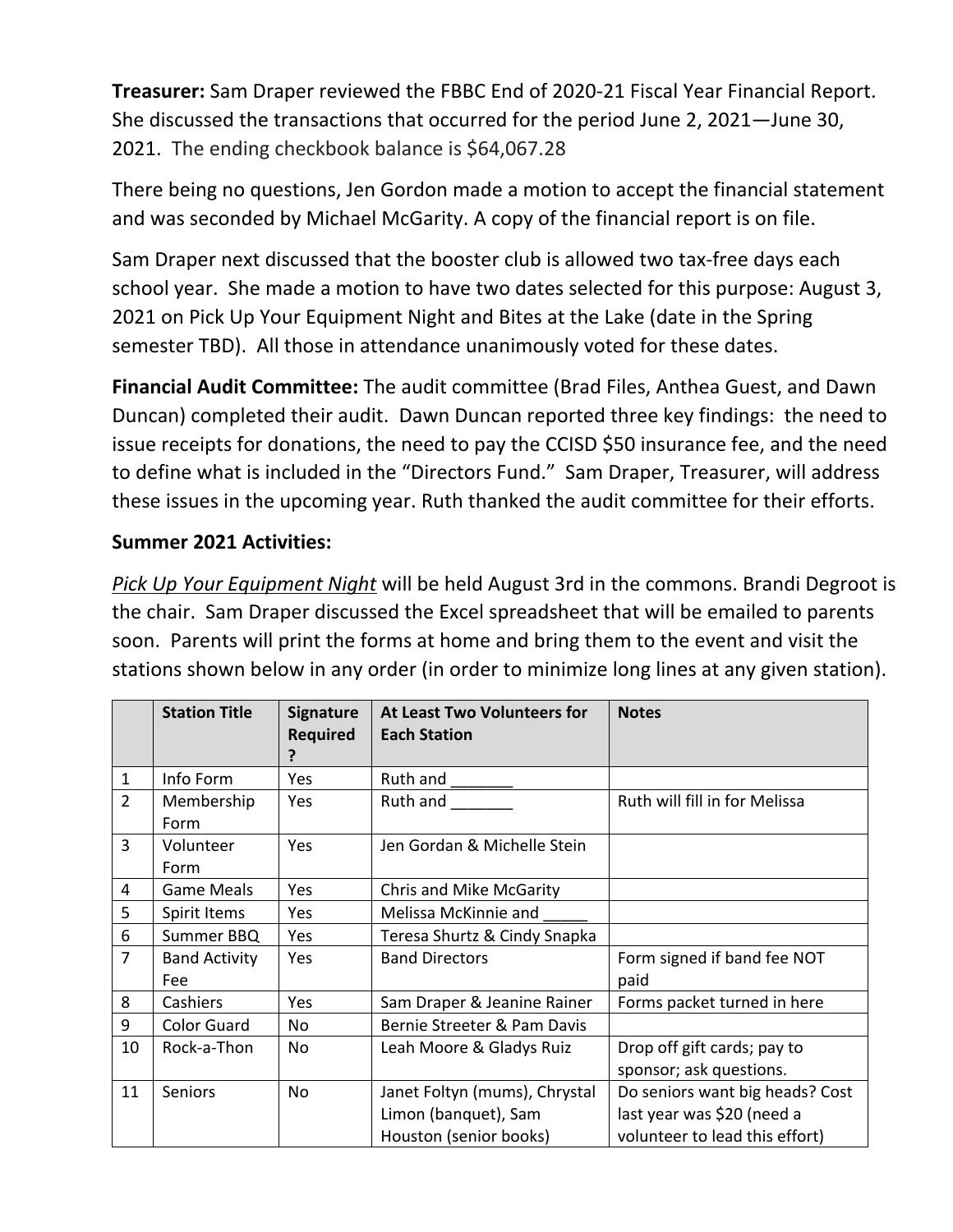Brandi will create a sign-up genius to recruit volunteers for cashier pre-check (8), cashiers (4-6), assist band leadership students in handing out equipment (2), and floaters (4). All volunteers are asked to arrive at 5:45 pm. We discussed the need to recruit a photographer for band to make the end of the year activities easier (band banquet slideshow, senior books, yearbook, etc.)

*Rock-a-thon* will be held August 6<sup>th</sup> and is being led by Gladys Ruiz and Leah Moore. A letter writing campaign was done in June and donations are trickling in with about \$5,000 received so far. The goal is \$17,000. The entrance fee for rock-a-thon this year will be \$75. A detailed email will be sent out soon with a sign-up genius to ask for volunteers and for donations of \$10-\$15 gift cards to be raffled off that evening to the students. Free "Kona Ice" will be given to the winning band section later in August.

*Summer BBQ* – Summer BBQ date was set for August 20 (later revised to August 19). The band demo will take place at 6:30 pm followed by a BBQ in the commons at 7:00 pm. Teresa Shurtz will chair this event and will need volunteers for setup, serve, and cleanup. She is also asking for dessert donations (individual servings preferred).

**CCISD Volunteers:** All volunteers with the booster club must complete a CCISD volunteer application on-line. It is best for all parents to complete this application at the beginning of the year. Ruth will send a link to this application in the next Band Buzz.

**Truck Driver Organization:** We have about 10 volunteers for driving the trucks, but more are requested. Larry Kamrud will handle the trailer inspection and Mana Vautier volunteered to organize the schedule for the drivers. After the meeting adjourned, two others volunteered to drive the box trucks and were added to the list (Shane Gordon and Danon Warden)!

**Uniform Coordination:** The same marching uniforms will be used and will be handed out during the last week of summer band (August 9-13). Students will take them home, keep them at home, and wash them at home (like last year). Students will begin wearing the full marching uniform at either the  $4<sup>th</sup>$  or  $5<sup>th</sup>$  game. Bobbi Better was thanked for all her work in organizing the uniform room. A request was made for a chair for uniforms and, after the meeting was adjourned, Erin Harris volunteered for this role. It was noted that new concert uniforms will be ordered for the spring semester.

**Mattress Fundraiser:** This event is combined with orchestra who have chosen a date of Saturday, September 18. Need for a "chair" for this event (mainly involves advertising, communication, and recruit volunteers as door greeters). YOU DO NOT HAVE TO SELL MATTRESSES! Goal is to raise money for a tractor. Easy money with little effort.